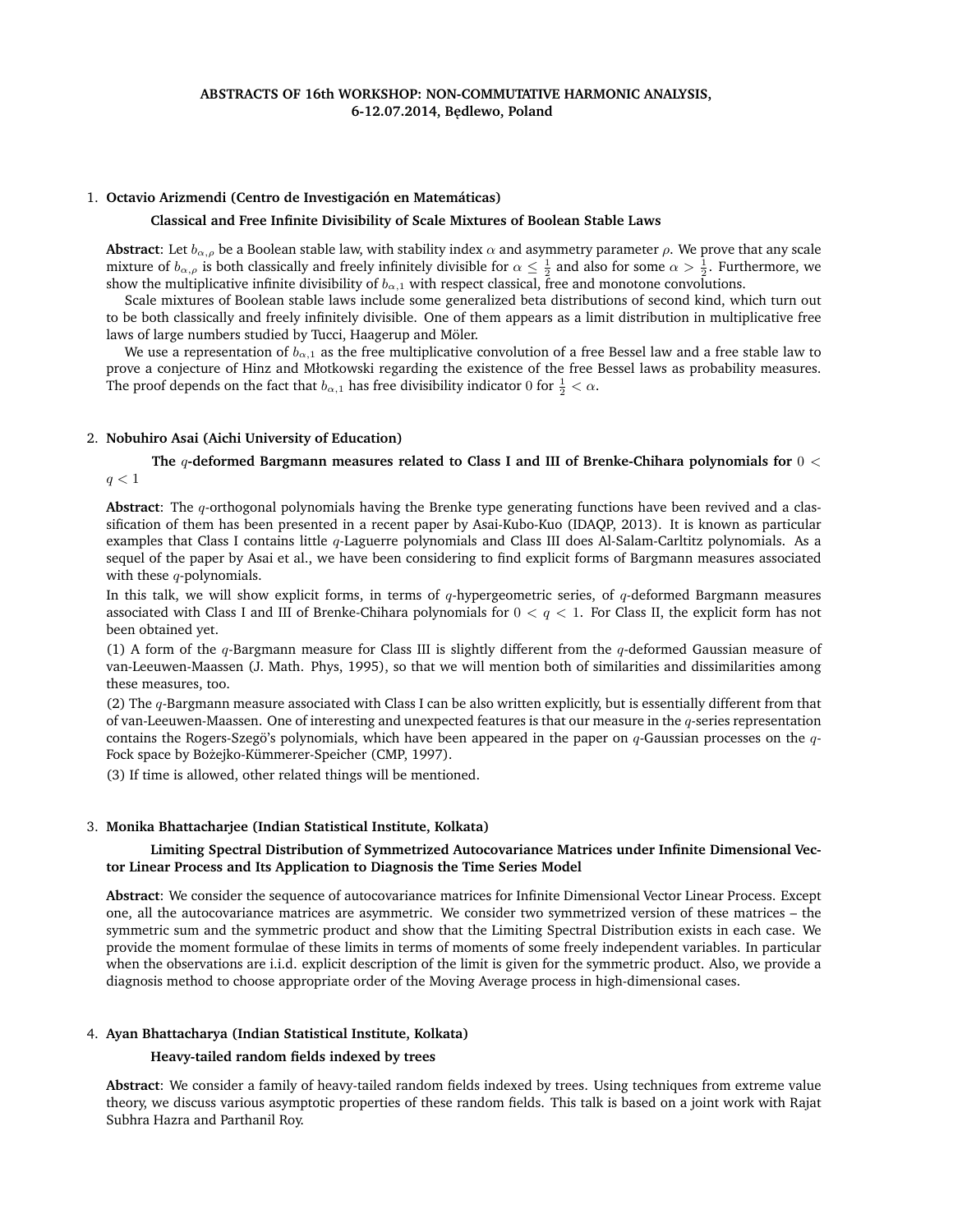# 5. **Arup Bose (Indian Statistical Institute, Kolkata)**

## **Convergence of a class of Toeplitz type matrices**

**Abstract**: We use the method of moments to study the spectral properties in the bulk for symmetric finite diagonal large dimensional random and non-random Toeplitz type matrices via the joint convergence of matrices in an appropriate sense. As a consequence, we revisit the famous limit theorem of Szegö for non-random symmetric Toeplitz matrices. This is joint work with Sreela Gangopadhyay and Koushik Saha. It seems rather hard to deal with the non-symmetric counterparts of these matrices.

## 6. **Jacek Brodzki (University of Southampton)**

### **The local spectrum of the Dirac operator for the universal cover of** SL(2, R)

**Abstract**: In this talk we present a very intricate interaction between representation theory and the structure of Dirac operator for the universal cover of the group  $SL(2,\mathbb{R})$ . We will show how to use representation theory of the group to compute the spectrum of the Dirac operator operator. As one of the implications of this result, we shall explain how to exhibit the Dirac operator as the generator of the Kasparov group  $KK(C, A)$ , where A is the reduced  $C^*$ -algebra of the group. By considering an appropriate Fourier transform of this operator, we obtain a new and direct computation of the K-theory for the algebra A, without the need to employ the Connes-Kasparov conjecture. Our approach relies on a detailed analysis of the representation theory of the group, and in particular, we identify an interesting representation, which we call the limit-of-discrete-series, which is the frontier between the discrete and the principal series of the group. Furthermore, we identify the localised spectra of the Dirac operator which allows us to compute the Dirac cohomology for the universal cover of  $SL(2,\mathbb{R})$ , providing a new explicit example of this theory. This talk describes joint work with Niblo, Plymen, and Wright.

#### 7. **Marie Choda (Osaka Kyoiku University)**

# **Operator Algebraic Shannon's Interpretation for Entropy-preserving Stochastic Averages**

**Abstract**: We study various relations of  $\rho$  and  $\Phi$  from the view point of the von Neumann entropy. Here  $\rho$  and  $\Phi$  are a state and a unital positive Tr-preserving linear map on the algebra  $M_n(\mathbb{C})$  of  $n \times n$  complex matrices respectively. A new state  $\rho \circ \Phi$  is arising from  $\rho$  via  $\Phi$ . We give some characterizations for these two states to have the same value of the von Neumann entropy. Among others, it is characterized by that  $\Phi$  behaves for  $\rho$  as a \*-automorphism of M.

#### 8. **Jan Czajkowski (University of Wrocław)**

# Poster – Non-uniqueness phase of percolation on reflection groups in  $\mathbb{H}^3$

**Abstract**: In the present paper I consider Cayley graphs of reflection groups of finite-sided Coxeter polyhedra in 3-dimensional hyperbolic space  $\mathbb{H}^3$ , with standard sets of generators. As the main result, I prove the existence of non-degenerate non-uniqueness phase of Bernoulli bond and site percolation on such graphs, i.e. that  $p_c < pu$ , for two classes of such polyhedra:

- for any polyhedra as above with  $k \geq 13$  faces;
- for any compact right-angled polyhedra as above.

I also establish a natural lower bound for the growth rate of such Cayley graphs (when the number of faces of the polyhedron is  $\geq 6$ , used to prove the main result.

# 9. **Biswarup Das (Polish Academy of Sciences, Warsaw)**

## **Eberlein compactification of quantum groups**

**Abstract**: We will propose a notion of Eberlein compactification of Universal Locally compact quantum groups. We will also discuss a generalisation of the well-known decomposition theorem namely almost periodic functions form a complemented Banach space within the algebra of Eberlein compact functions, in the context of quantum groups. This is an attempt to study the notion of weakly periodic functions on quantum groups.

Joint work with Matthew Daws.

# 10. **Maciej Doł˛ega (University of Wrocław)**

**Gaussian fluctuations of anisotropic Young diagrams**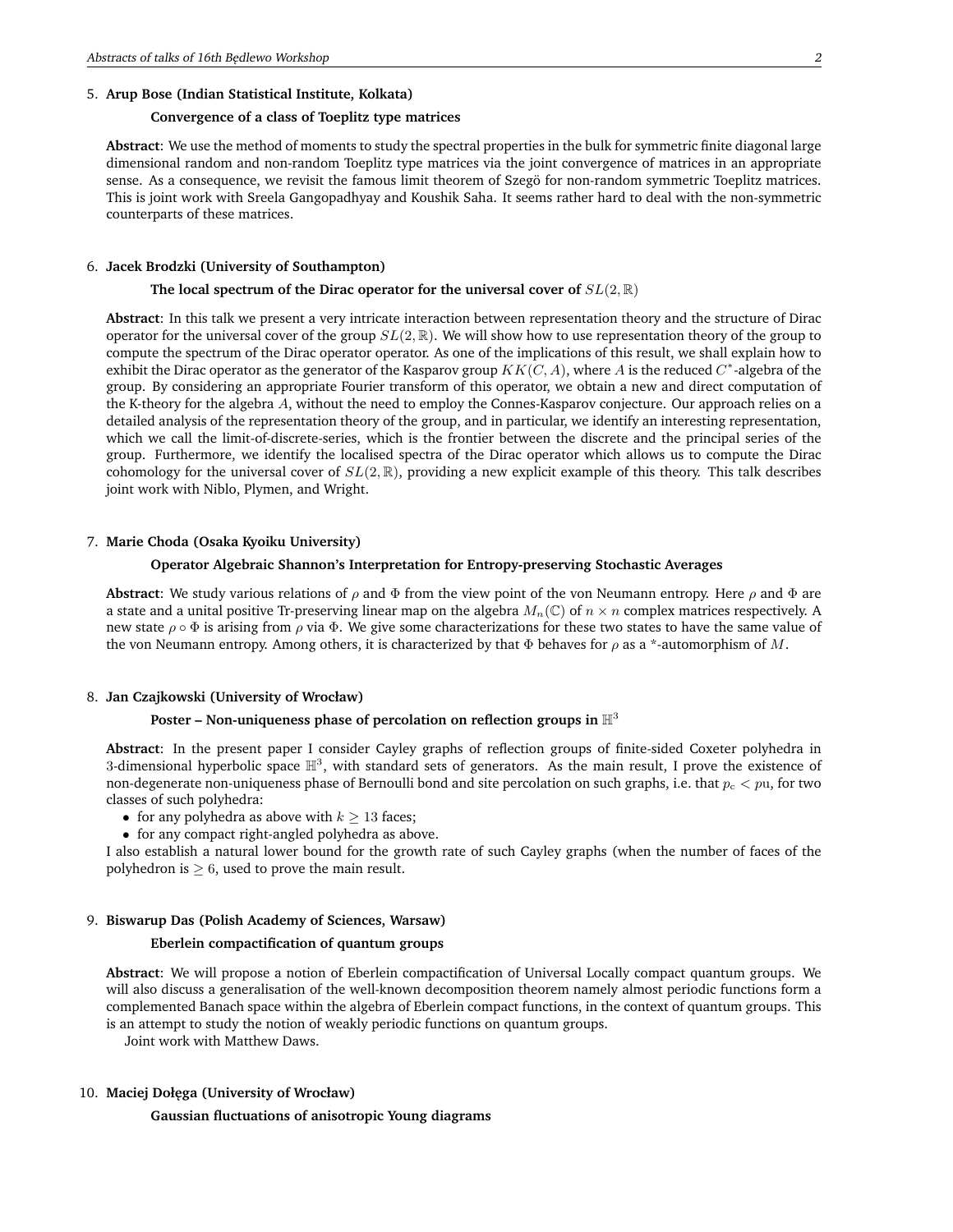**Abstract**: In 1977 Vershik and Kerov and independently Logan and Shepp discovered that large random Young diagrams with respect to Plancherel measure concentrate around some explicit limit shape. In 1993 Kerov showed that the fluctuations around that limit shape are Gaussian. Biane, using free probability, noticed that the concentration of the shape of large Young diagrams around some limit shape is satisfied by a much larger class of measures with, socalled, approximate factorization property, while Sniady proved that a similar phenomena holds for the second order ´ asymptotics. We will discuss a continuous deformation of these measures and a typical behaviour of large anisotropic Young diagrams. In particular, we will show that law of large numbers and central limit theorem is observed for this much bigger class which plays a similar role as Gaussian Beta Ensembles as a generalization of Gaussian Unitary Ensembles.

## 11. **Nadie˙zda Dołmatowa (University of Wrocław)**

## **Poster – A special modulus of continuity and the K-functional**

**Abstract**: We consider the questions connected with the approximation of real continuous 1-periodic functions and give a new proof of the equivalence of the special Boman-Shapiro modulus of continuity with Peetre's K-functional. We also prove Jackson's inequality for the approximation by trigonometric polynomials.

#### 12. **Gérard Duchamp (Université Paris-Nord)**

### **Noncommutative symmetric functions, bases in duality and representations**

**Abstract**: We review how the theory of noncommutative symmetric functions starts and the first Hopf algebras in duality. Doing this, one can express Schützenberger's factorization through two spaces in duality. We provide also faithful representations of noncommutative Heisenberg-Weyl algebra.

### 13. **Wiktor Ejsmont (University of Wrocław)**

### **New characterization of two-state normal distribution**

**Abstract**: I will speak about a purely noncommutative criterion for the characterization of two-state normal distribution. I prove that families of two-state normal distribution can be described by a relation which is similar to the conditional expectation in free probability, but has no classical analogue. I also show a generalization of Bożejko, Leinert and Speicher's formula (relating moments and noncommutative cumulants).

# 14. **Rachid El Harti (University Hassan I, Settat)**

#### **The Banach-Stone theorem for some Banach** ∗**-algebras and Applications**

**Abstract**: The main objective of this work is to extend the classical Banach Stone theorem to reduced Banach ∗ algebras, (in particular to group-algebras). As application, we give classification of some preserving linear maps.

# 15. **Gero Fendler (Universität Wien)**

# **On the weak**<sup>∗</sup> **-fixed point properties of Fourier-Stieltjes algebras and of the Banach space duals of separable** C ∗ **-Algebras.**

**Abstract**: We shall relate the weak<sup>∗</sup> -fixed point property of the Fourier-Stieltjes algebra of a locally compact group to the compactness of the group. Furthermore we show that the dual  $\widehat{A}$  of a separable  $C^*$ -algebra A is discrete if and only if its Banach space dual has the weak<sup>∗</sup>-fixed point property. We discuss further the equivalence of these properties to the uniform weak\* Kadec-Klee property of  $A^*$  and to the coincidence of the weak\* topology with the norm topology on the pure states of A. The lecture is based on joint work with Prof. Anthony To-Ming Lau and Prof. Michael Leinert.

## 16. **Uwe Franz (Université de Franche-Comté, Besançon)**

# **Hunt's formula for the compact quantum groups**  $SU_q(N)$  and  $U_q(N)$ **.**

**Abstract**: Hunt's formula gives a classification of convolution semigroups of probability measures, or equivalently, of Lévy processes on Lie groups in terms of their genererator. It shows how such processes are combinations of a continuous (or Gaussian) part and a jump part. We present an analog of Hunt's formula for the compact quantum groups  $SU_q(N)$  and  $U_q(N)$ . It turns out that the generators of convolutions semigroups of states on  $C(SU_q(N))$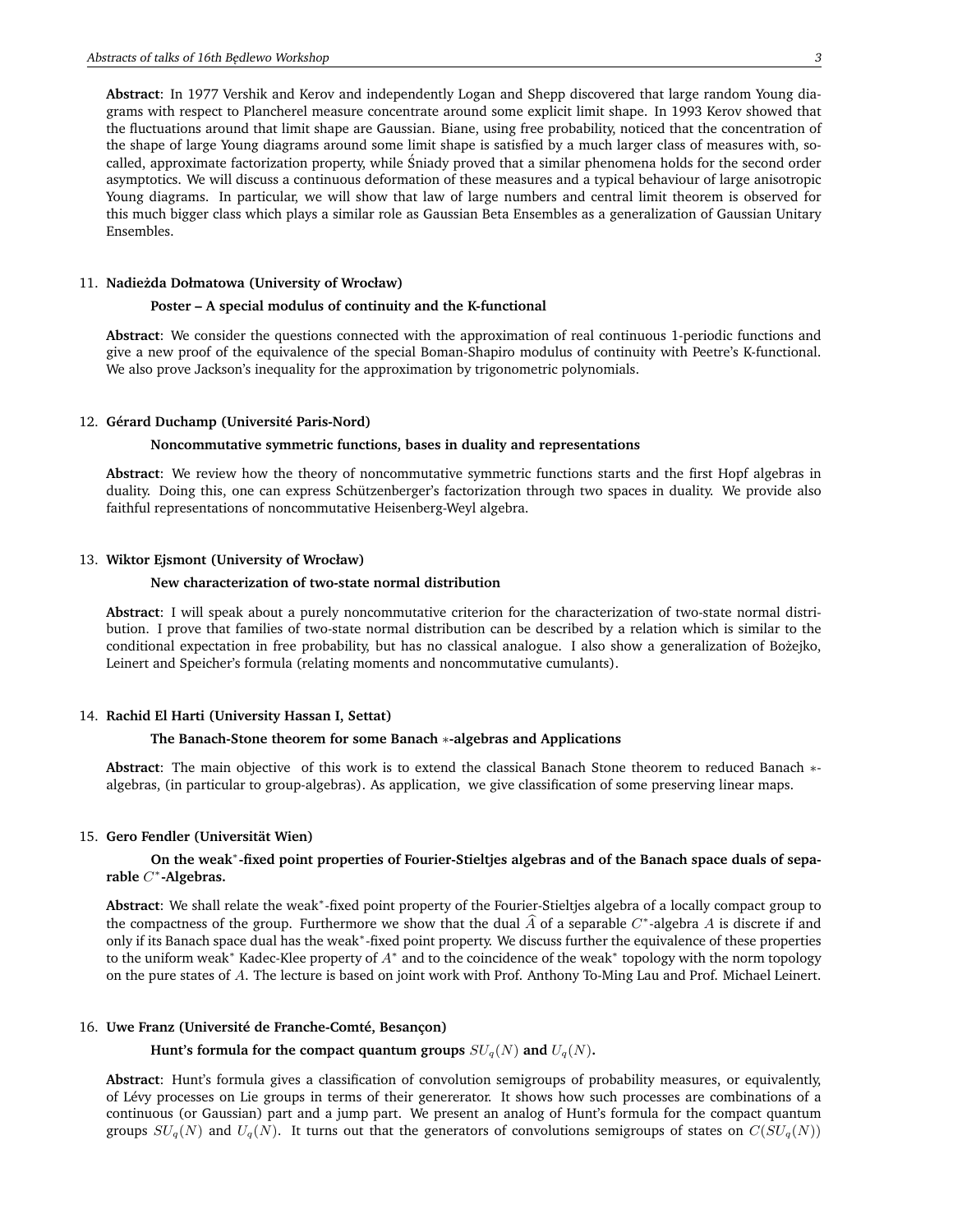and  $C(U_q(N))$  can again be decomposed into a Gaussian part and a "jump"part. Joint work with Anna Kula, Martin Lindsay, and Michael Skeide.

#### 17. **Avital Frumkin (Tel Aviv University)**

**The diagonal of real symmetric matrices of given spectra as measure space and Zuber Itzycson Harish Chandra integral over the Orthogonal group**

**Abstract**: Let  $\lambda = \lambda_1, \lambda_2 ... \lambda_n$  be a positive real vector so that  $\sum \lambda_i = 1$ . For simplicity we assume  $\lambda_i$  are all rational. Define a diagonal matrix

$$
(1) \t\t D_{\lambda} = diag(\lambda_1, \lambda_2 ... \lambda_n)
$$

Let  $O_n$  be the real orthogonal group of n by n matrices We use the notation  $A^o\equiv oAo^t$  By Horn-Schur theorem the set

$$
(D^o_{\lambda 11}, D^o_{\lambda 22}.../\omicron \in O_n)
$$

is the permutahedron  $PH_{\lambda}$ , i.e the convex hall of all the vectors  $\lambda_{\sigma(1)}, \lambda_{\sigma(2)},...,\lambda_{\sigma(n)}$  for  $\sigma \in S_n$ .  $PH_{\lambda}$  is endowed with a measure  $DH_\lambda^O,$  given by pulling back to the Haar measure of the real orthogonal group. (Once the unitarian group replaces the real orthogonal group one denotes  $DH_\lambda^U).$  Let  $N$  be a large integer number, so that  $N\lambda$  is an integer vector, and let

$$
Z_{N\lambda} = \sum_{\eta \vdash N} a_{\eta} x^{\eta}
$$

be the zonal sphere polynomial corresponding to the partition  $N\lambda$ . Our basic goal is to prove that the coefficients  $a_\eta$  approximate, up to normalization, the density (May be Radon Nicodin derivation) of the measure  $DH_\lambda^O$  at the points  $\frac{\eta}{N}$  as well as N goes to infinity. (In the Hermitian case the zonal sphere polynomials are replaced by the Schur polynomials in getting the same type of approximation). This result leads to two corollaries, as follows; Given another rational positive vector  $\gamma = (\gamma_1, \gamma_2, \dots, \gamma_n)$ , so that  $\sum \gamma_i = 1$ . Let  $D_{\gamma} = diag(\gamma_1, \gamma_2...)$ . Let N be a large integer so that  $N\lambda$  and  $N\gamma$  are integer vectors . Let

(4) 
$$
Z_{N\lambda}Z_{N\gamma} = \sum_{\eta \vdash 2N} C_{\eta}^{N\lambda, N\gamma} Z_{\eta}
$$

be the linearization of the product of the two zonal sphere polynomial. The probability's density at point  $\frac{\eta}{N}$  of the equations  $D^o_\lambda + D^{o'}_\gamma = D_{\frac{\eta}{N}}: o, o' \in O_n$  to hold is approximated,up to normalization, by the coefficients  $C^{\frac{N}{N}\lambda, N\gamma}_\eta$  as well as  $N$  tends to infinity. (One use the Haar measure of the orthogonal group as the probability's measure) In the Hermitian case, the Littlewood Richardson coefficients replace those coefficients.

The second corollary concerns with the real symmetric version of the Zuber Itzycson Harish Chandra integral

(5) 
$$
I_{\lambda}(C) \equiv \int exp(trac(CD_{\lambda}^o))do
$$

integrated over  $O_n$  with respect to its Haar measure.  $\lambda$ ,  $D_\lambda$  are defined as before.

With no loos of generality, one can assume that C is diagonal matrix so the integral may be taken over  $PH_{\lambda}$  with respect to  $DH_\lambda^\circ$  i.e.

(6) 
$$
I_{\lambda}(C) = \int_{PH_{\lambda}} \prod exp(C_i(D_{\lambda}^o)_{ii}) d(DH_{\lambda}^O)
$$

or for given  $N$ ,

(7) 
$$
I_{\lambda}(C) = \int_{PH_{\lambda}} \prod \left( exp \frac{C_i}{N} \right)^{N(D_{\lambda}^o)_{ii}} d(DH^O)
$$

Now in using the Riemann sums process to approximate the integration, by computing the integrand at the points of type  $\frac{\gamma}{N}$ :  $\gamma \vdash N$  in  $PH_\lambda$  and then approximate the density function of  $DH_\lambda^o$  at those points, by the coefficients of the zonal sphere polynomial  $Z_{N\lambda}$  (thanks to the main result), one can evaluate  $I_{\lambda}(C)$  by

(8) 
$$
Z_{N\lambda}\left(exp\frac{C_1}{N}, exp\frac{C_2}{N}, ... exp\frac{C_n}{N}\right)
$$

up to normalization, depend on  $N$  as well as  $N$  tends to infinity.

In the Hermitian version of this process, one may replace the zonal sphere polynomial with the Schur polynomials, with respect to the same parametrization. The very elegant determinant formula of Zuber Itzycson.., is accepted as the asymptotic of the determinant formula for the Schur polynomials. Unfortunately, the zonal sphere polynomial, are not enjoyed such a nice expression for their computations.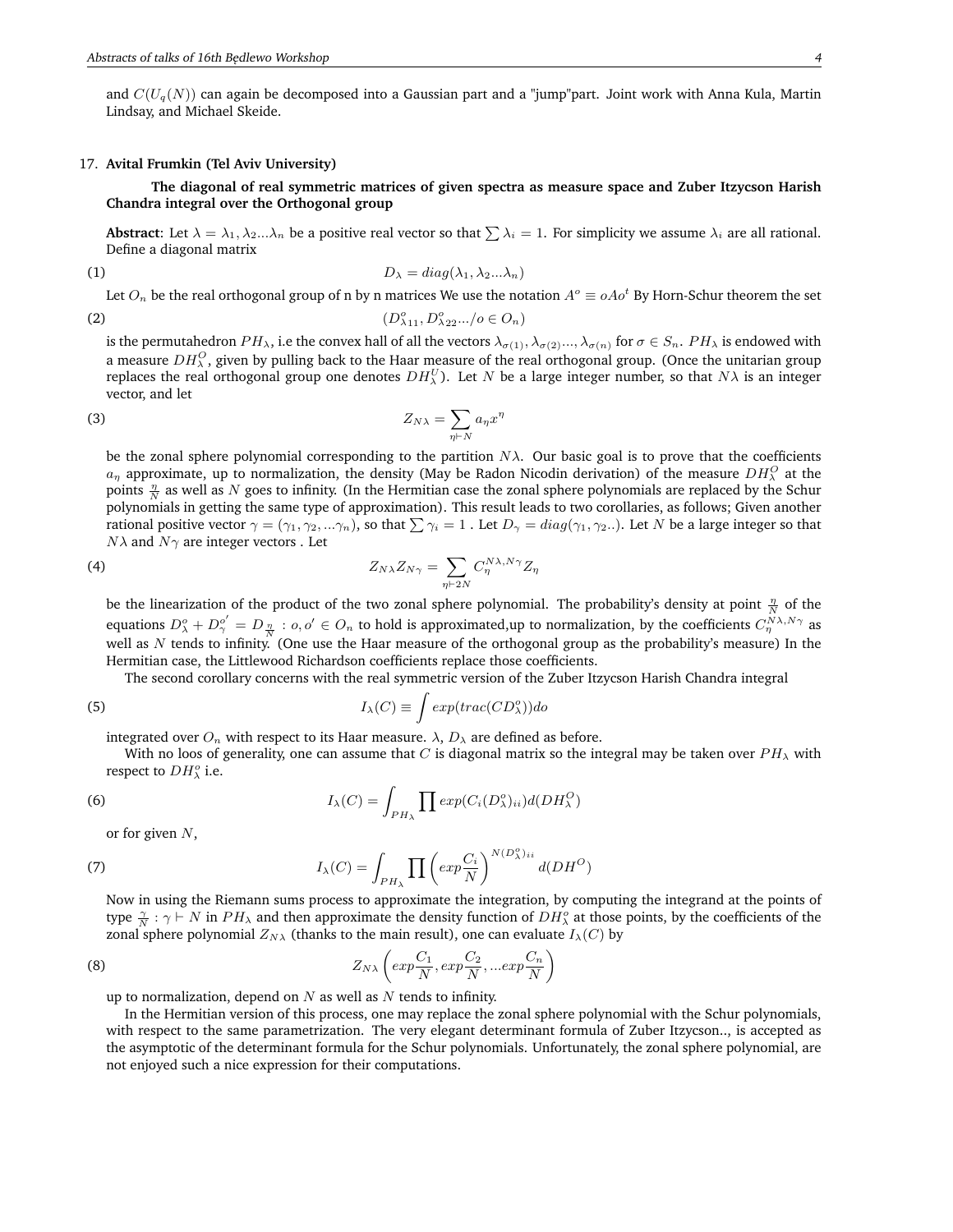### 18. **Jacek Grela (Jagiellonian University, Kraków)**

# **Diffusion of non-hermitian matrix models**

**Abstract**: We discuss a diffusive picture for general non-hermitian matrix models by presenting an extended case study of different initial conditions. In this approach we are able to obtain both finite and large N results and retreive the so called quaternionic Green's function. Special emphasis is put to the non-normal initial conditions which set up a non-trivial eigenvector correlations. Furthermore, we show an equivalence between the diffusive picture and a nonhermitian matrix model with an external field and we comment on some general results for the subclass of complex normal models.

## 19. **Takahiro Hasebe (Hokkaido University)**

## **Unimodality for freely selfdecomposable distributions**

**Abstract**: Selfdecomposable distributions appear as an extension of stable distributions. In 1978 Yamazato proved that all selfdecomposable distributions are unimodal.

In free probability, Biane proved in 1999 that free stable distributions are all unimodal. In this talk, I would like to explain the free analogue of Yamazato's theorem, i.e. all freely selfdecomposable distributions are unimodal. This is joint work with Steen Thorbjørnsen.

## 20. **Fumio Hiai (Tohoku University)**

#### Anti-norms and superadditivity inequalities in type  $II_1$  factors

**Abstract**: Let M be a type II<sub>1</sub> factor. A general exposition is given on the new notion of symmetric anti-norms on  $M^+$  as well as symmetric norms on  $M.$  We next consider special anti-norms (called derived anti-norms)  $\|A\|_!:=\|A^{-p}\|^{-1/p}$ for a symmetric norm  $\|\cdot\|$  on M and a constant  $p > 0$ . For such anti-norms and for a certain class of functions  $f : [0, \infty) \to [0, \infty)$  we provide a general superadditivity inequality

$$
\|\psi(A+B)\|_{!}\geq \|\psi(A)\|_{!}+\|\psi(B)\|_{!},
$$

whose special case is the superadditivity of the Fuglede-Kadison determinant.

### 21. **Takeshi Hirai (Kyoto)**

## **Spin representations of twisted central products of double covering finite groups and the case of permutation groups (joint work with Akihito Hora)**

**Abstract**: Let S be a finite group with a character, sgn, of order 2, and S' its central extension by a group  $Z = \langle z \rangle$ of order 2. A representation  $\pi$  of S' is called *spin* if  $\pi(z\sigma') = -\pi(\sigma')$  ( $\sigma' \in S'$ ), and the set of all equivalence classes of spin irreducible representations  $(=$  IRs) of  $S'$  is called the *spin dual* of  $S'$ . Take a finite number of such triplets  $(S'_j, z_j, \text{sgn}_j)$   $(1 \leq j \leq m)$ . We define twisted central product  $S' = S'_1 \hat{*} S'_2 \hat{*} \cdots \hat{*} S'_m$  as a double covering of  $S = S_1 \times \cdots \times S_m$ ,  $S_j = S'_j/\langle z_j \rangle$ , and for spin IRs  $\pi_j$  of  $S'_j$ , define twisted central product  $\pi = \pi_1 \hat{*} \pi_2 \hat{*} \cdots \hat{*} \pi_m$  as a spin IR of S'. We study their characters and prove that the set of spin IRs  $\pi$  of this type gives a complete set of representatives of the spin dual of S'. These results are applied to the case of representation groups S' for  $S = \mathfrak{S}_n$ and  $\mathfrak{A}_n$ , and their (Frobenius-)Young type subgroups. This is a joint work with Akihito HORA.

# 22. **Vincel Hoang Ngoc Minh (Université Paris-Nord)**

### **Factorization and Renormalization**

**Abstract**: Calculus with integro-differential operators is often a calculation in an associative algebra with unit and it is essentially a non-commutative computation. But, by adjonction a co-commutative co-product, it operates in a bi-algebra isomorphic to an enveloping algebra. We then obtain an adequate framework for an implementation on computer algebra via monoidal factorization, transcendence bases and PBW bases. In this talk, we give the most general co-commutative deformations of the shuffle co-product and an effective construction of pairs of bases in duality.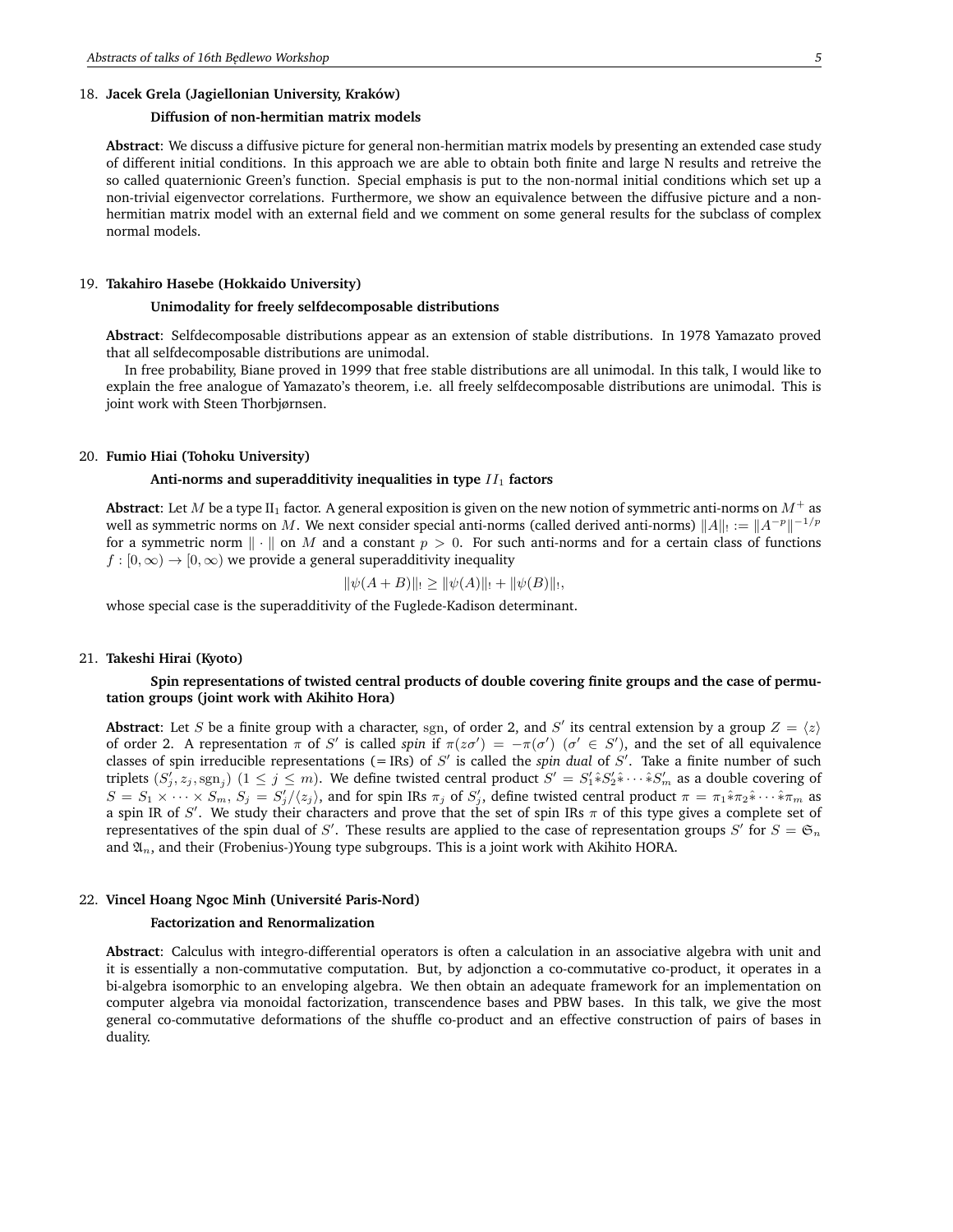# 23. **Robin Hudson (Loughborough University)**

### **A causal quantum stochastic double product integral related to Lévy area**

**Abstract**: We consider the causal product integral

$$
\bigotimes_{a
$$

where  $\lambda$  is a real parameter and P and Q are the "momentum and "position" Brownian motions of quantum stochastic calculus, which satisfy the commutation relation

$$
[P(s), Q(t)] = -2is \wedge t.
$$

We approximate it by the discrete double product

$$
\bigotimes_{1 \le j < k \le n} \left( 1 + \frac{i\lambda \left( b - a \right)}{2n} \left( p_j q_k - q_j p_k \right) \right)
$$

where the  $(p_i, q_i)$  are mutually commuting standard canonical pairs formed by the normalized increments of P and Q over the subintervals of an partitioning of [a, b] into n equal subintervals. By identifying each  $p_j q_k - q_j p_k$  as an angular momentum and hence as the infinitesimal generator of rotations, this is approximated in turn by the second quantization  $\Gamma\left(W_n\right)$  of a discrete double product  $W_n$  of rotations in different planes in the Hilbert space  $L^2\left([a,b[\right)].$  $W_n$  and its limit W as  $n \to \infty$  can be evaluated as explicit unitary operators by counting generalized Dyck paths using Catalan numbers and the Catalan triangle.

This is joint work with Yuchen Pei.

#### 24. **Anna Jencova (Slovak Academy of Sciences, Bratislava)**

#### **Quantum versions of the classical randomization criterion**

**Abstract**: The randomization criterion is an important result of classical statistical decision theory. It relates deficiency of two statistical experiments, given by comparing the risks (or payoffs) of decision procedures, to existence of a stochastic mapping transforming one experiment close to the other. In the quantum setting, statistical experiments are defined as (finite) parametrized sets of quantum states and stochastic mappings are replaced by quantum channels, that is, trace preserving completely positive maps. We show that the randomization criterion is a consequence of duality of so-called base section norms, which contain also the diamond norm (cb-norm) and its dual. Using this duality, this result can be extended to the case when experiments are replaced by quantum channels and their randomization is obtained either by post- or pre-processing by another channel. Moreover, the channels are not necessarily completely positive, but more general positivity properties are allowed, e.g. positive or k-positive.

### 25. **Un Cig Ji (Chungbuk National University)**

#### **Quantum White Noise Differential Equations and Applications**

**Abstract**: Based on quantum white noise theory, we introduce the notion of quantum white noise derivatives acting on the space of operators on Boson Fock space. Motivated by the implementation problem of canonical commutation relations and normal-ordered (Wick ordered) form of exponentials of higher powers of quantum white noise, we suggest a systematic study of quantum white noise differential equations associated with Wick derivations. As applications we discuss the implementation problems of CCRs and normal ordered forms of some operators on Boson Fock space. This talk is based on several joint works with Nobuaki Obata:

- [1] U. C. Ji and N. Obata: *Generalized white noise operators fields and quantum white noise derivatives*, Seminaires et Congrés **16** (2007), 17–33
- [2] U. C. Ji and N. Obata: *Annihilation-derivative, creation-derivative and representation of quantum martingales*, Commun. Math. Phys. **286** (2009), 751–775
- [3] U. C. Ji and N. Obata: *Implementation problem for the canonical commutation relation in terms of quantum white noise derivatives*, J. Math. Phys. **51** (2010), 123507
- [4] U. C. Ji and N. Obata: *Calculating normal-ordered forms in Fock space by quantum white noise derivatives*, Interdiscip. Inform. Sci. **19** (2013), 201–211.

### 26. **Marius Junge (Illinois at Urbana Champaign)**

### **Riesz transforms and harmonic analysis**

**Abstract**: We will show that boundedness of Riesz transforms for group von Neumann algebras can be reduced to a very good understanding of the underlying derivation and, of course, Khintchine inequalities. We will illustrate results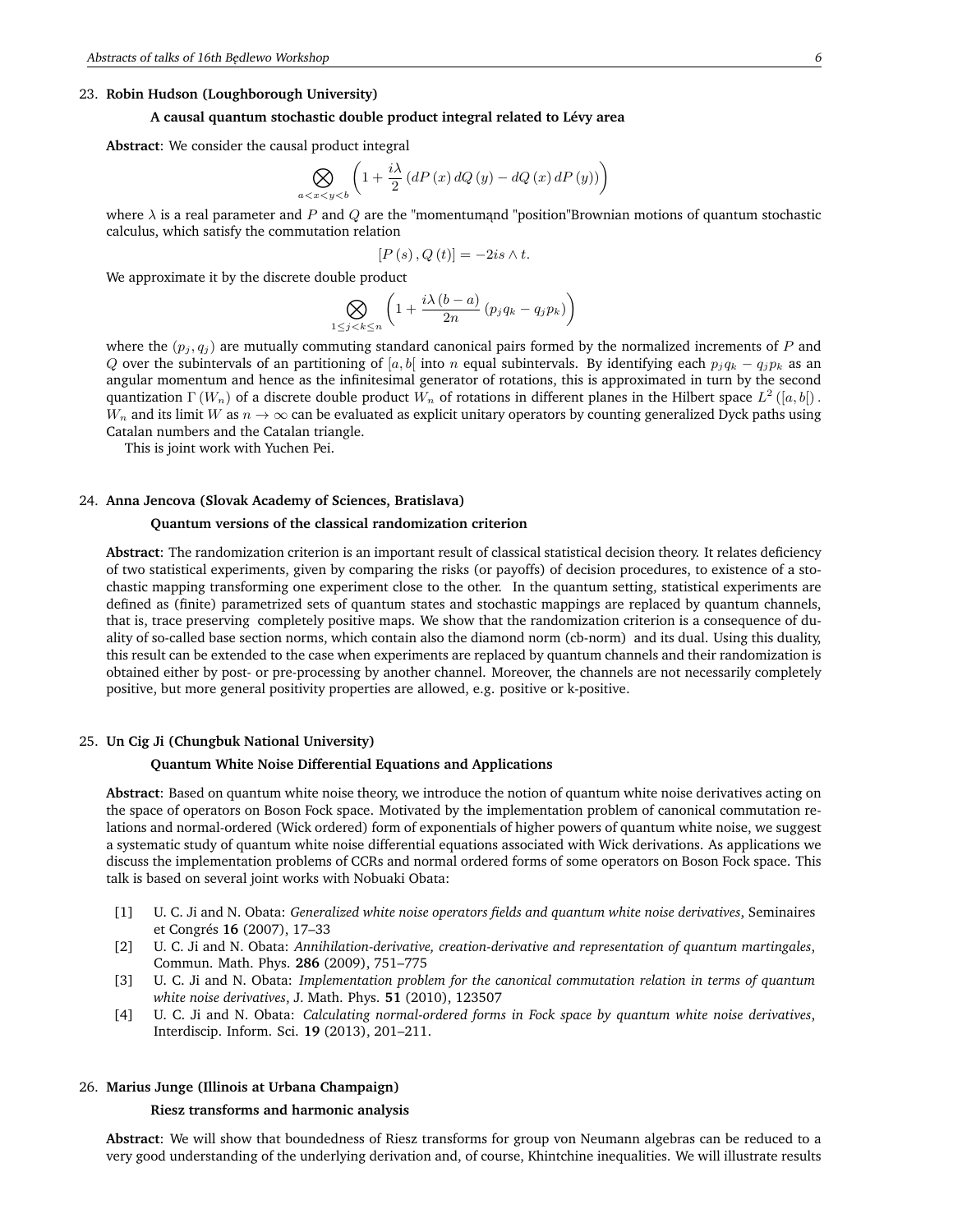for groups and q-gaussian variables with applications to concentration inequalities. This is joint work with Mei ,Parcet, and Zeng.

#### 27. **Marius Junge (Illinois at Urbana Champaign)**

## **Baby Talk – Stochastic integration for martingales**

**Abstract**: We will start with some classical concepts from probability about martingales with continuous path, and see what can be done in the noncommutative situation.

### 28. **Yasuyuki Kawahigashi (University of Tokyo)**

### **Subfactors, tensor categories and boundary conformal field theory**

**Abstract**: Subfactors, tensor categories and boundary conformal field theory Abstract: We present an operator algebraic approach to boundary conformal field theory. By proving a conjecture of Kong and Runkel, we clarify correspondence between boundary and full conformal field theories. We also study defects in the setting of operator algebras. These are joint work with Bischoff, Longo and Rehren.

#### 29. **Søren Knudby (University of Copenhagen)**

#### **When do Fourier and Rajchman agree?**

**Abstract**: The Fourier algebra  $A(G)$  and the Fourier-Stieltjes algebra  $B(G)$  are function algebras that occur naturally in harmonic analysis of a locally compact group G. Unless G is compact,  $A(G)$  is a proper subalgebra of  $B(G)$ , since functions in  $A(G)$  vanish at infinity while  $B(G)$  contains the constant functions. Consider the following question: Does the Fourier algebra  $A(G)$  coincide with the subalgebra of  $B(G)$  consisting of functions vanishing at infinity? This last algebra is sometimes called the Rajchman algebra.

The talk will cover known results concerning this question. It will also include a theorem giving sufficient conditions for the question to have an affirmative answer.

As an application of the theorem we are able to give new examples of groups  $G$  such that  $A(G)$  coincides with the subalgebra of  $B(G)$  consisting of functions vanishing at infinity.

#### 30. **Jurij Kryakin (University of Wrocław)**

### **On the exact constant in the Jackson–Stechkin inequality for the uniform metric. The talk is based on the joint works with A.Babenko, A. Shadrin, S.Foucart and P.Staszak**

**Abstract**: The classical Jackson-Stechkin inequality estimates the value of the best uniform approximation of a periodic function f by trigonometric polynomials of degree  $\leq n-1$  in terms of its r-th modulus of smoothness  $\omega_r(f, \delta)$ . It reads

$$
E_{n-1}(f) \leq c_r \,\omega_r\left(f,\frac{2\pi}{n}\right),\,
$$

where  $c_r$  is *some* constant that depends only on r. It was known that  $c_r$  admits the estimate  $c_r < r^{ar}$  and, basically, nothing else could be said about it.

The main new result is the following inequlity

$$
(1 - \frac{1}{r+1}) \gamma_r^* \le c_r < \sqrt{2} \gamma_r^*, \qquad \gamma_r^* = \frac{1}{\left(\frac{r}{\lfloor \frac{r}{2} \rfloor}\right)} \asymp \frac{r^{1/2}}{2^r},
$$

i.e., that the Stechkin constant  $c_r$ , far from increasing with  $r$ , does in fact decay exponentially fast.

#### 31. **Anna Krystek (University of Wrocław)**

**Poster – TBA**

**Abstract**: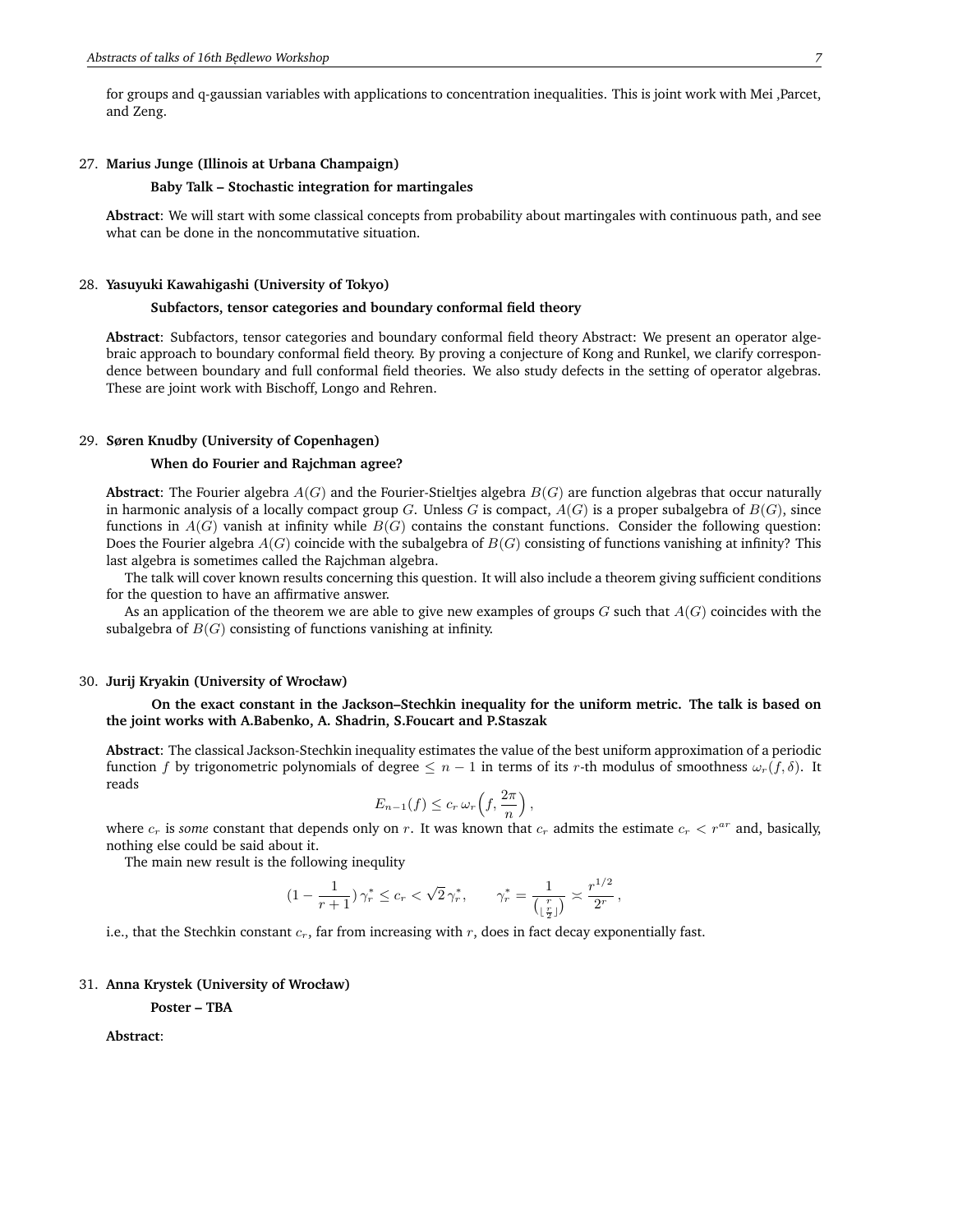### 32. **Bartosz Ku´smierz (University of Wrocław)**

# **Poster – Jack symmetric polynomials and Jack fermionic polynomials - recursion formulas and applications in solid state physics**

Abstract: The Jack polynomials (Jacks) -  $J^\alpha_\lambda$  are remarkable family of symmetric polynomials, they are indexed by the partition  $\lambda$  and the real number  $\alpha$ . Jacks are generalization of many types of symmetric polynomials, including Schur polynomials ( $\alpha = 1$ ), zonal polynomials ( $\alpha = 2$ ), quaternion zonal polynomial ( $\alpha = \frac{1}{2}$ ) and monomial symmetric functions ( $\alpha = \infty$ ).

Jacks are the eigenvectors of the differential operator - Hamiltonian of the Calogero-Sutherland-Moser model. Since action of CMS Hamiltonian on the monomial symmetric functions is triangular, one can calculate Jacks using simple recursion formula [1-5].

Jack polynomials turned out to be the convenient functions describing many-electron states in Fractional quantum Hall effect (FQHE) [6-8]. FQHE is remarkable behavior of quasi-two-dimensional electrons in high magnetic field, depending primarily on the Landau level filling factor  $\nu$  (dimensionless ratio of electron and magnetic flux densities).

Jacks describe several known FQH states: the Laughlin state at  $\nu = 1/q$  ( $q \in \mathbb{N}_+$ ), the Moore-Read state at  $\nu = 1/2$ and the Read-Rezayi state at  $\nu = 3/5$ .

Since Jacks are symmetric polynomials, they can describe only the bosonic FQH states. To anti-symmetrize Jacks one can use canonical isomorphism between rings of the symmetric and antisymmetric polynomials - multiplication by Vandermonde determinant. This isomorphism gives the so-called the fermionic Jacks [9-11].

- [1] L. Lapointe, A. Lascoux, and J. Morse, Elec. Jour. Combin. 7, N1 (2000)
- [2] K. Sogo, J. Math. Phys. 35, 22822296 (1994)
- [3] R. P. Stanley, Adv. Math. 77, 76-115 (1988)
- [4] I. G. Macdonald, Symmetric Functions and Hall Polynomials, 2nd ed. (Oxford University Press, 1997)
- [5] A. Hora and N. Obata, Quantum Probability and Spectral Analysis of Graphs (Theoretical and Mathematical Physics), (Springer, 2010)
- [6] B. A. Bernevig and F. D. M. Haldane, Phys. Rev. Lett. 100, 246802 (2008)
- [7] B. A. Bernevig and F. D. M. Haldane, Phys. Rev. B 77, 184502 (2008)
- [8] B. A. Bernevig and F. D. M. Haldane, Phys. Rev. Lett. 101, 246806 (2008)
- [9] R. Thomale, B. Estienne, N. Regnault, and A. Bernevig, Phys. Rev. B 84, 045127 (2011)
- [10] A. Bernevig and N. Regnault, Phys. Rev. Lett. 103, 206801 (2009)
- [11] G. J. Sreejith, C. Töke, A. Wójs, and J. K. Jain, Phys. Rev. Lett. 107, 086806 (2011).

#### 33. **Seung-Hyeok Kye (Seoul National University)**

#### **Separable states with unique decompositions and applications to construction of PPT entanglement**

**Abstract**: One of the most important problems in quantum information theory is to determine if a given state is separable or entangled. For this purpose, we have to understand the boundary structures of the convex set consisting of all separable states. Note that the boundary consists of faces, and

the first step is to search for faces which are affinely isomorphic to simplices. Any points of such faces are separable states with unique decompositions, which are of independent interest. In this talk, we consider several principles to search for such faces in the multi-partite cases as well as bi-partite case.

As for concrete examples, we will concentrate on low dimensional cases, like 2 x 4, 3 x 3 and 2 x 2 x 2,

and apply the results to construct non-trivial examples of entangled edge states with positive partial transposes. This talk will be based on co-works with K.-C. Ha :

- [1] Separable states with unique decompositions, Commun. Math. Phys. 328 (2014), 131-153, arXiv:1210.1088
- [2] Geometry for separable states and construction of entangled states with positive partial transposes, Phys. Rev. A 88 (2013), 024302. arXiv:1307.1362
- [3] Multi-partite separable states with unique decompositions and construction of three qubit entanglement with positive partial transpose, arXiv:1402.5813

#### 34. **Franz Lehner (Technische Universität Graz)**

### **Combinatorics of Cumulants**

**Abstract**: In joint work with O.Arizmendi, T.Hasebe and C.Vargas we present formulas expressing classical, free, boolean and monotone cumulants in terms of each other, using combinatorics of partitions, Tutte polynomials, heaps and permutations.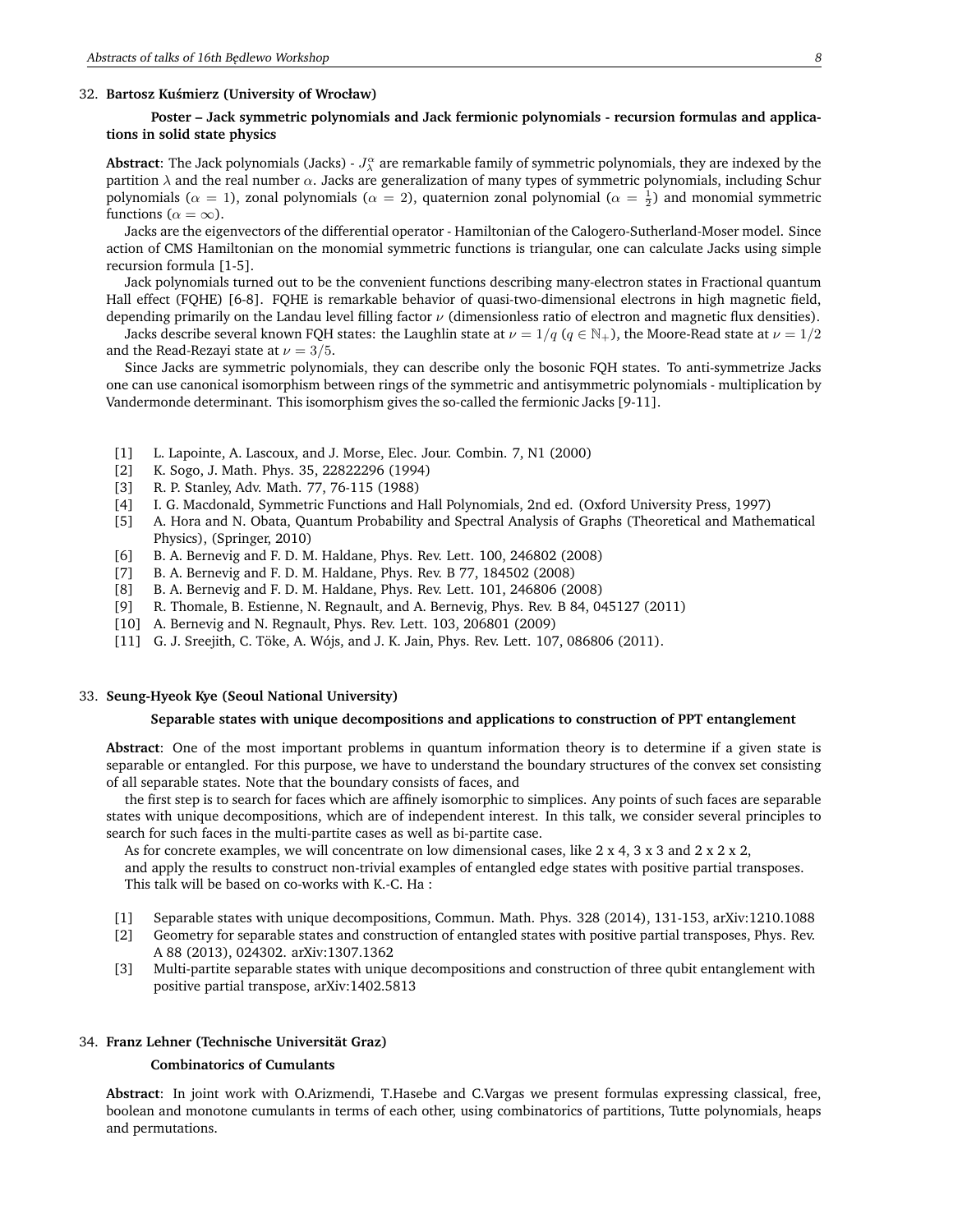#### 35. **Andrzej Łuczak (University of Łód´z)**

## **On the commutativity of states in von Neumann algebras**

**Abstract**: Let  $\varphi$  and  $\omega$  be normal faithful states on a von Neumann algebra. The celebrated Pedersen-Takesaki theorem defines commutativity of  $\varphi$  and  $\omega$  in terms of their modular automorphism groups. If only  $\omega$  is faithful then only *commuting of*  $\varphi$  *with*  $\omega$  is defined. We attempt to define *joint commutativity* of an arbitrary family of normal states which would generalise the one given by the Pedersen-Takesaki theorem. If the algebra in question is the full algebra  $\mathbb{B}(\mathcal{H})$  of all bounded operators on a Hilbert space, then this joint commutativity amounts to the natural condition of commutativity of the density matrices of the states. Moreover, equivalence between pairwise commutativity as defined by the Pedersen-Takesaki theorem and the joint commutativity is obtained for a convex family of states.

The notion of *broadcastability* of states has become recently an object of growing interest in the field of Quantum Statistics and Quantum Information Theory. It turns out that it is closely related to commutativity of states. Namely, in general von Neumann algebras broadcastability implies commutativity while in atomic von Neumann algebras the two notions are equivalent.

#### 36. **Marcin Marciniak (University of Gdansk) ´**

### **Quantum symmetries of noncommutative torus**

**Abstract**: We will consider two examples of actions of (quantum) groups on the algebra of noncommutative torus. The first one will be an analogue of free action of a finite group on the classical torus. We will provide necessary conditions for such action in the noncommutative case. Moreover, we will describe the structure of a noncommutative differential manifold on the fixed point algebra of this action. It will be done in the language of real spectral triples. This construction is a noncommutative analogue of the classical construction of flat manifolds. The second part of the lecture will be devoted to description of permutation symmetry of noncommutative torus. A new example of a compact quantum group will be provided. It can be considered as a 'twisted' permutation group but it is not the same as 'free' permutation group defined by Wang and van Daele.

### 37. **Ion Nechita (CNRS, Université de Toulouse)**

## **Positive and completely positive maps via free additive powers of probability measures**

**Abstract**: We give examples of maps between matrix algebras with different "degrees" of positivity using ideas from free probability. We discuss applications to entanglement detection in quantum information theory, and compare the new methods with existing ones.

#### 38. **Nobuaki Obata (Tohoku University)**

### **Spectral Analysis of Digraphs and Coupled Oscillators with Self-Adaptive Dynamics**

**Abstract**: We discuss spectral analysis of digraphs (directed graphs), in particular, of Manhattan products, with applications to coupled oscillators with self-adaptive dynamics defined by the system of differential equations:

$$
\begin{cases} \dot{\phi}_k = \omega_k - c \sum_{j \in V} A_{kj} (\phi_k - \phi_j), \\ \dot{\omega}_k = -s \sum_{j \in V} A_{kj} (\phi_k - \phi_j) \end{cases}
$$

where  $A = [A_{ki}]$  is the adjacency matrix of a digraph  $G = (V, E)$ , and  $c > 0$  and  $s > 0$  are constant numbers. We derive conditions under which the system enjoys the synchronization:

$$
\lim_{t\to\infty}\omega_k(t)=\bar{\omega},
$$

where  $\bar{\omega}$  is a constant independent of  $j \in V$ . This work is partly based on the joint work with J. Rodriguez (ETH Lausanne).

### 39. **Carlos Vargas Obieta (Universität des Saarlandes)**

### **A General Solution to Eigenvalue Distributions of Hermitian Random Matrices**

**Abstract**: We give an algorithm to numerically compute the distribution of any Deterministic Equivalent of any RM model consisting of Wigner, Haar-unitary random matrices of different sizes and (possibly rectangular) deterministic matrices.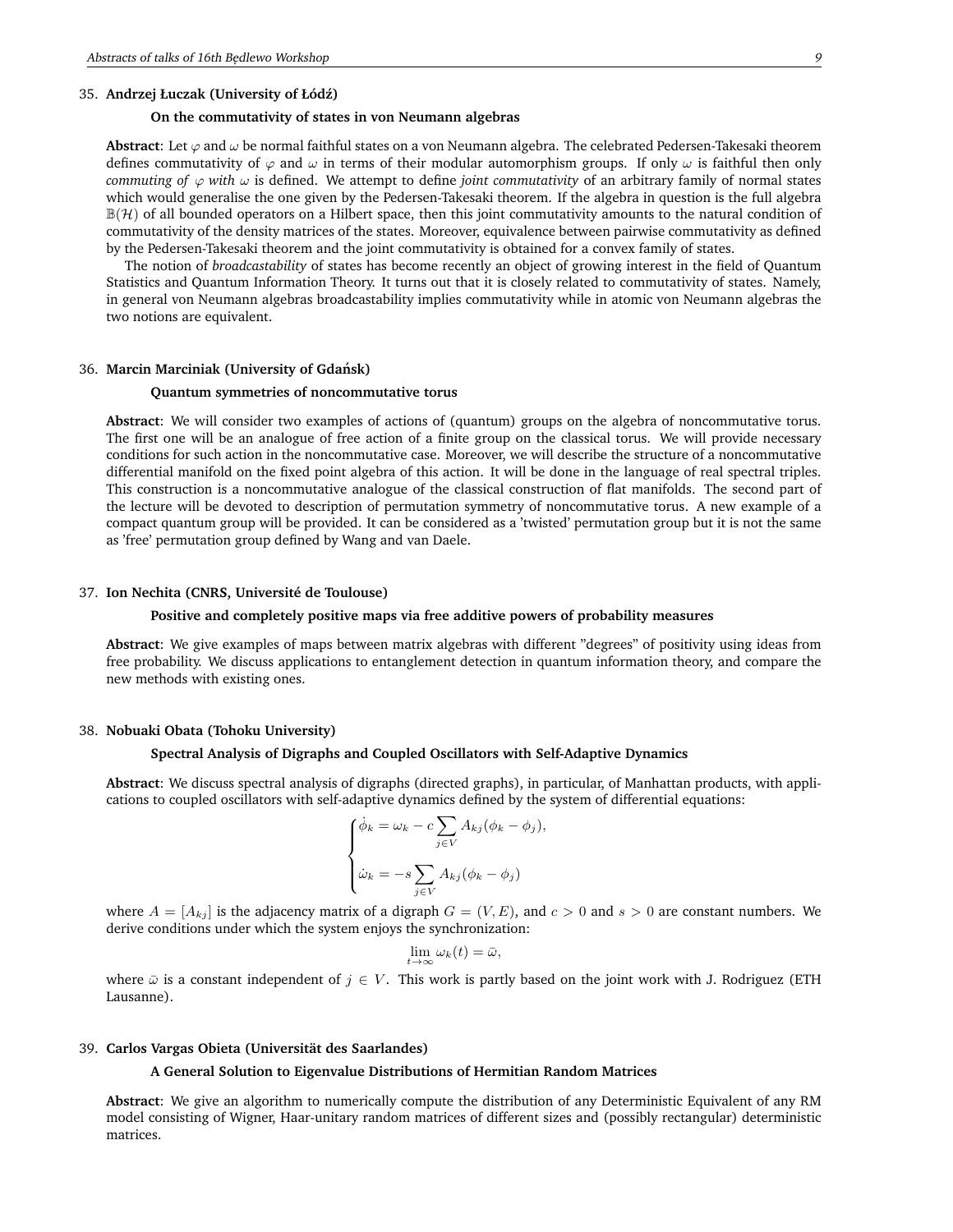Deterministic equivalents (DE's) (apparently going back to Girko) for the Cauchy-Stieltjes transforms of eigenvalue distributions of Hermitian RM models have been proved to yield very good approximations of the averaged empirical eigenvalue distributions. In recent years, the most sophisticated RM models (e.g. those coming from electrical engineering) employed such DE's. However, as the complexity of the model grows, it becomes less clear how to perform such simplifications.

In a previous joint work with R. Speicher, we found a conceptual interpretation of DE's in terms of Voiculescu's Free Probability. Instead simplifying the matrix model at the level of equations, we rather proposed a deterministic, operator-algebraic simplification (called "Free Deterministic Equivalent") of the RM model itself, replacing the matrices by suitable deterministic operators. Free Independence (in many of its instances) plays an important role in the definition of the FDE's. In contrast to DE's, the FDE's can be defined quite easily (regardless of the complexity of the model). However, the actual computation of the spectral distribution of these FDE's still depended on the specific choice of the model.

Recent developments in Free Probability (specifically, on the operator-valued generalization of the analytic subordination theory of the additive and multiplicative free convolutions) allowed Belinschi et al. to compute spectral distributions of certain operator-algebraic models, related to quite general RM.

In this talk (joint work with T. Mai) we show how their method can be generalized to obtain the spectral distribution of any FDE.

## 40. **Izumi Ojima (Research Institute for Mathematical Sciences, Kyoto University)**

#### **Holonomy as geometric template in physical emergence of Macro objects**

Abstract: Along the line of my research titled "Geometry of Symmetry Breakingżeported in Sapporo workshop last summer, universal roles played by holonomy terms have been found in relation with Élie Cartan's characterization of symmetric spaces: they can be regarded as geometric templates in the physical emergence processes of Macro classical objects from Micro quantum dynamics, as typically exemplified by Maxwell's equation in electromagnetism and by Einstein's equation in general relativity.

## 41. **Adam Paszkiewicz (University of Łód´z)**

#### **On projections, quantum effects and solutions of some old problems on representations**

**Abstract**: We present a general descriptions of multilinear forms on operator algebras  $\phi : B(H) \times \cdots \times B(H) \to \mathbb{C}$ , when  $\phi$  is orthogonal in the following sense:  $\phi(x_1, \ldots, x_n) = 0$  if only  $x_i, x_{i+1} \in \text{Proj } H$ ,  $x_i \perp x_{i+1}$  for some  $1 \leq i \leq n$  $n-1$ . We show that  $n=4$  is the smallest n satisfying the following condition: For any  $x=x^*$  there exists  $\lambda_i \in \mathbb{R}$ ,  $p_i \in \text{Proj } H$  such that  $x = \sum_{1 \leq i \leq n} \lambda_i p_i$ . Some interpretations of these results for quantum effects are mentioned.

#### 42. **Yuchen Pei (University of Warwick)**

### **Poster – A Dyck path counting problem and a recursive integral equation**

**Abstract**: We show that an operator related to a quantum version of the stochastic Levy area is unitary. We show this by counting the generalised Dyck paths, obtaining a generating function related to the Catalan triangle and showing that the generating function satisfies an integral equation equivalent to the statement that the operator is coisometry. And since the function is symmetric in a certain sense, this also proves the isometry, hence unitarity. This is joint work with Robin Hudson.

### 43. **Karol Penson (Université Pierre et Marie Curie, Paris 6)**

#### **Combinatorial sequences in classical and free probability**

**Abstract**: We consider several families of combinatorial sequences, which are related to binomial coefficients. Some of them are certain generalizations of the binomial numbers and Catalan numbers. We consider these sequences as moment sequences of probability measures defined on the positive half-axis, i.e. we find the range of parameters for which they are positive definite. We employ the method of inverse Mellin transform to construct exact and explicit expressions for these densities in terms of the Meijer G-functions and generalized hypergeometric functions. These densities represent generalizations of the Marchenko-Pastur and of the Wigner distributions. We prove that certain of these distributions are infinitely divisible with respect to the free additive convolution.

Work done in collaboration with W. Młotkowski (Univ. Wroclaw, Poland)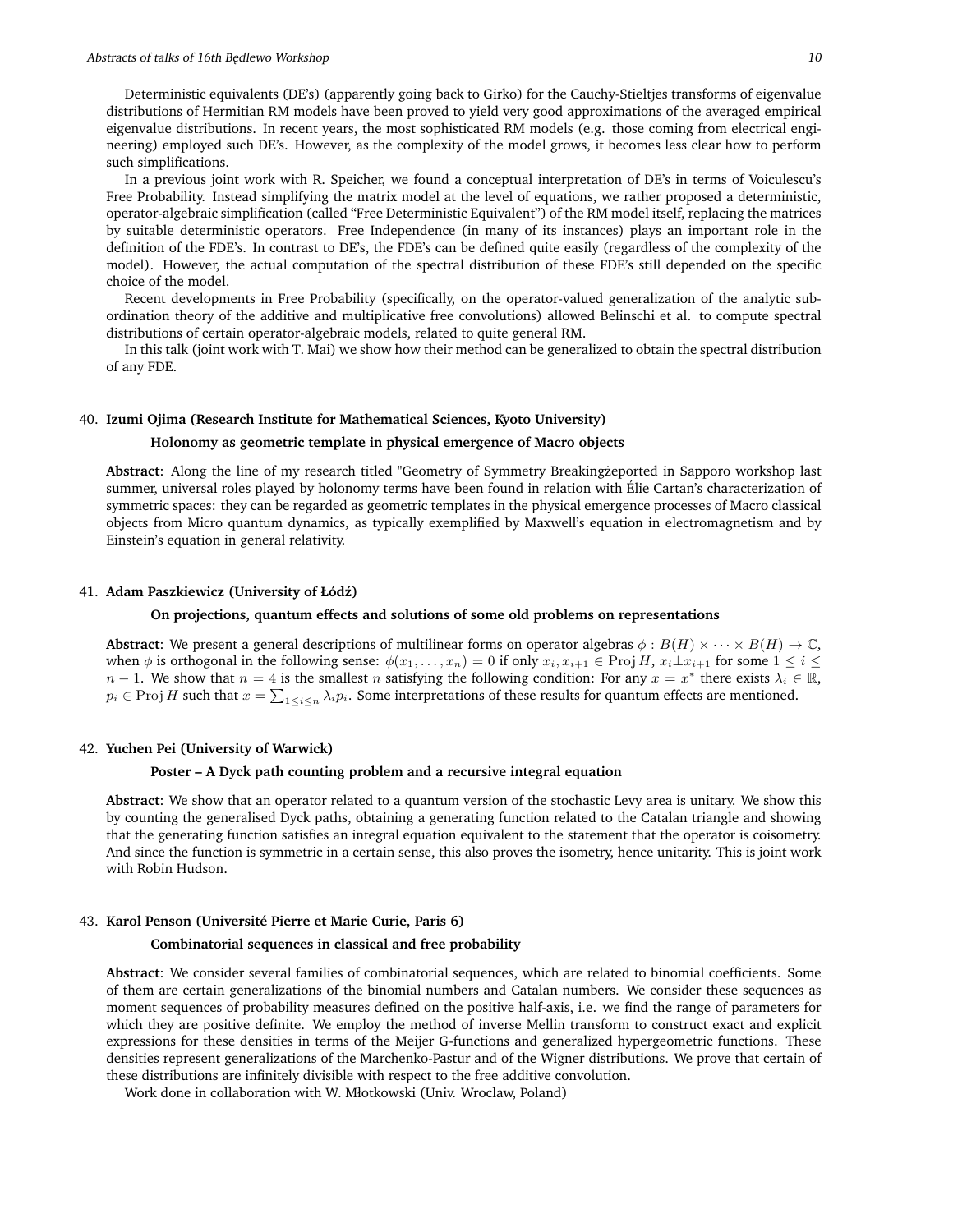## 44. **Karol Penson (Université Pierre et Marie Curie, Paris 6)**

## **Baby Talk – From coherent states to combinatorics and back**

**Abstract**: We shall discuss various connections between combinatorial sequences and generalized coherent states. We shall demonstrate that such known objects as Catalan, Bell numbers and numbers related to binomial coefficients appear naturally in the theory of coherent states. This fact is examined in view of energy spectra of initial quantum systems for which the coherent states are constructed.

#### 45. **Hanna Pods˛ekowska (University of Łód´z)**

# **Poster – Lüders theorem for ideal measurements and sufficiency of the fixed-point algebra (joint work with Andrzej Łuczak)**

**Abstract**: A generalisation of Lüders theorem is proved for an extended class of Lüders transformations. A similar result is obtained for quantum measurements represented by ideal instrument. It is shown that the fixed-point algebra of this quantum operation is sufficient for the family of states determined by the PVM defined by the instrument.

#### 46. **Mihai Popa (University of Texas at San Antonio)**

# **Asymptotic Freeness and Matrix Transpose for Wishart and Unitarily Invariant Ensembles of Random Matrices**

**Abstract**: From the beginnings of Free Probability Theory, free independence was connected to the asymptotic behavior of various classes of independent random matrices. Motivated by some questions concerning fluctuations moments of unitarily and orthogonally invariant random matrices, we obtained the surprising result that unitarily invariant random matrices are asymptotically free from their transposes. Some more general results are shown for the the cases of GUE, GOE and Wishart ensembles. Joint work with J. A. Mingo.

#### 47. **Mykhailo Poplavskyi (University of Warwick)**

### **Annihilated random walks as an extended Pfaffian point process**

**Abstract**: We present an analysis of Annihilated Random Walks (ARW) process on Z. This process is well-known in physics and chemistry as a reaction-diffusion system with one specie and describe diffusion systems with particles undergo a chemical reaction on a collision. Namely we consider independent random walks on Z which start from some initial distribution and evolve with annihilation reaction. This process is closely connected to Glauber dynamics on Z and eigenvalue distribution of real Ginibre matrices. Using the connection to spin system we calculate one- and multi-time correlation functions and prove they form an Extended Pfaffian Point Process (EPPP). Asymptotic analysis of the kernel is given and it is shown that the answer in thermodynamic limit corresponds to the previous result of Tribe, Zaboronski on Annihilated Brownian Motions (ABM). We also present several classical results from point processes theory for our process. This is a joint work with Barnaby Garrod and Siu Kwan Yip.

#### 48. **Yanqi Qiu (Aix-Marseille Université)**

### **The spectral measure of infinite random matrices with Hua-Pickrell laws**

**Abstract**: In this talk, following Borodin-Olshanski, I will introduce the spectral measure for invariant measure on the space of infinite Hermitian matrices and show that the ergodic decomposition for so-called Hua-Pickrell measures have no Gaussian factors. Our results show that the ergodic decomposition of Hua-Pickrell measure is completely discribed by a determinantal point process previously obtained by Borodin-Olshanski. This a joint work with Alexander Bufetov.

## 49. **Hayato Saigo (Nagahama Institute of Bio-Science and Technology)**

#### **The Arcsine law and an asymptotic behavior of orthogonal polynomials**

**Abstract**: Recently we have generalized "quantum-classical correspondence"for harmonic oscillators to the context of "interacting Fock spaces". Under a simple condition for Jacobi sequences, it is shown that the Arcsine law is the unique probability distribution corresponding to the łarge quantum number limits". As a corollary, we obtain that the squared n-th orthogonal polynomials for a probability distribution corresponding to such kinds of interacting Fock spaces, multiplied by the probability distribution and normalized, weakly converge to the Arcsine law as n tends to infinity. This is a joint work with Hiroki Sako.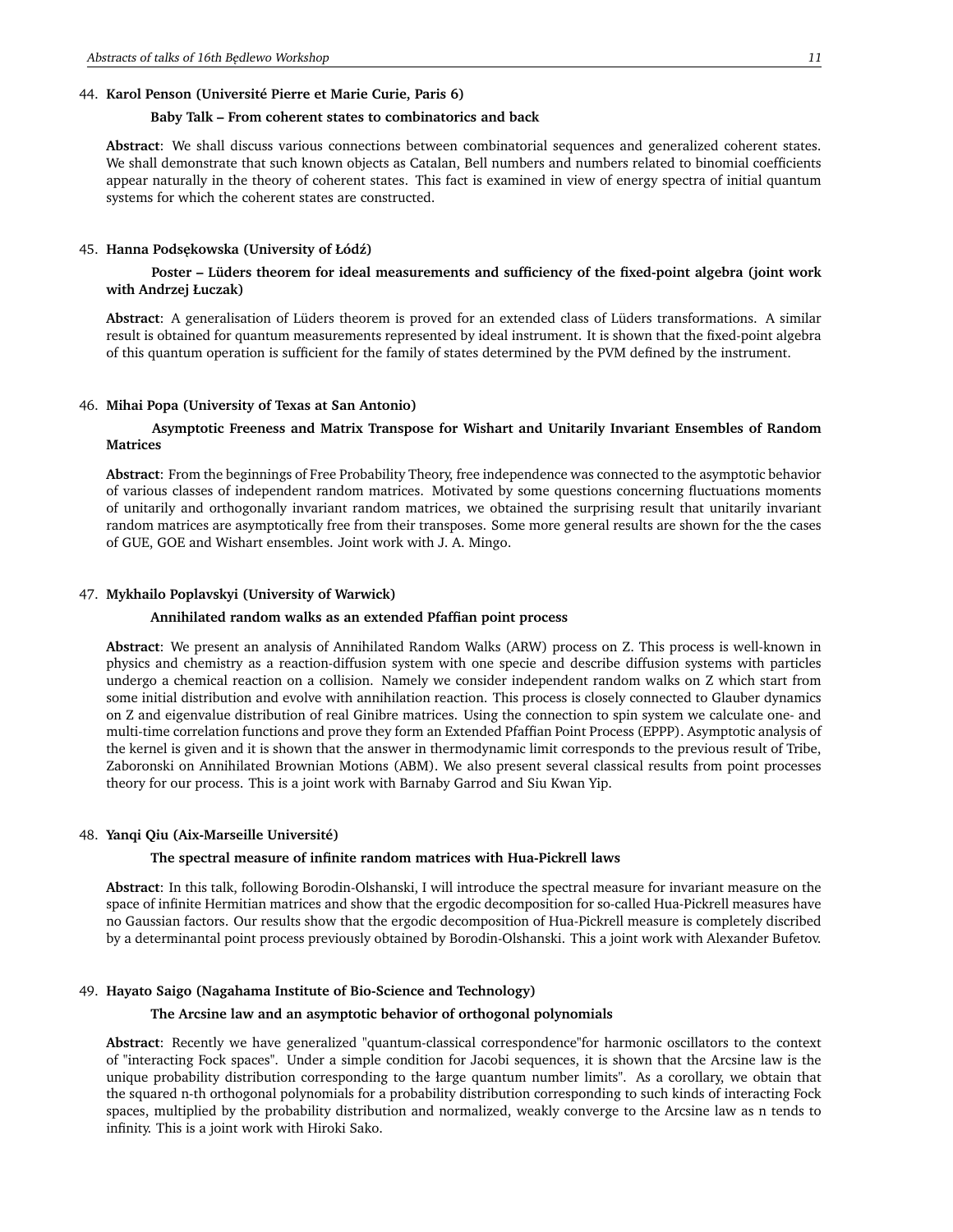## 50. **Noriyoshi Sakuma (Aichi University of Education)**

# **On Marchenko-Pastur limit of random matrices with dependent entries**

**Abstract**: We discuss the limiting spectral distribution of large random matrix with dependent entries from a free probabilistic point of view.

In this talk, first, we will see that such a limit spectral measure is a compound free Poisson law and, in the case where dependence is given by MA modeled Gaussian process, the sample covariance matrix can be regarded as compound Wishart matrix and, hence, gives the random matrix model for a compound free Poisson law. Finally, we will treat wider class of large random matrix with dependent entries.

This talk is based on joint work with Ayako Hasegawa and Hiroaki Yoshida.

## 51. **Adam Skalski (Polish Academy of Sciences &University of Warsaw)**

## **Haagerup property for quantum groups and arbitrary von Neumann algebras**

**Abstract**: The Haagerup property is one of the most intensively studied in recent 20 years properties of locally compact groups, exhibiting both geometric and analytic character. In this talk we will discuss its extension to quantum groups, in particular presenting equivalence of four fundamental classical definitions, as listed for example in the 'little green book', in the quantum context. We will also introduce another equivalent characterisation in terms of 'typical' representations, show that the Haagerup property for discrete quantum groups is preserved under taking free products and finally discuss the Haagerup approximation property for non-tracial von Neumann algebras (based on joint work with Matt Daws, Pierre Fima and Stuart White and also with Martijn Caspers)

## 52. **Piotr Sołtan (University of Warsaw)**

# **A characterization of amenability of locally compact groups and quantum groups**

**Abstract**: I will recall the notion of amenability of locally compact quantum groups which extends the concept of amenability of locally compact groups. Then I will show that a locally compact quantum group is amenable if and only if the von Neumann algebra corresponding to its dual quantum group is injective in a special way. This result generalizes the well known theorem describing amenability of a discrete group in terms of amenability of its group von Neumann algebra, yet it applies to all locally compact groups and locally compact quantum groups.

### 53. **Kamil Szpojankowski (Warsaw University of Technology)**

### **The Lukacs property in free probability and related characterization**

**Abstract**: We shall present results concerning Lukacs property in free probability. In particular we will prove that for X, Y free, free Poisson distributed random variables  $X + Y$  and  $(X + Y)^{-\frac{1}{2}}X(X + Y)^{-\frac{1}{2}}$  are free. As an auxiliary results we will give free joint cumulants of X and  $X^{-1}$  for invertible, free Poisson distributed X. We will also discuss related characterizations of distributions of free random variables.

### 54. **Tatsuya Tate (Tohoku University)**

#### **Powers of certain quantum walks**

**Abstract**: The notion of quantum walks are defined as a non-commutative analogue of the usual random walks and they are investigated mainly in quantum physics, information science, combinatorics and probability theory. As in the theory of random walks, one of the main issues for the quantum walks is to find various asymptotic properties of transition probabilities, which are defined by using the powers of a unitary operator expressing a quantum walk, and hence it is important to understand powers of quantum walks. In this talk an effective and concrete formulas for the powers of certain quantum walks are given. These formulas involve the Chebyshev polynomials and it can be used to deduce weak limit distributions.

## 55. **Michaël Ulrich (Université de Franche-Comté, Besançon)**

## **Random Matrices and Free Lévy Processes**

**Abstract**: We study and discuss the asymptotic behaviour for large dimesion of Brownian motion in the unitary group.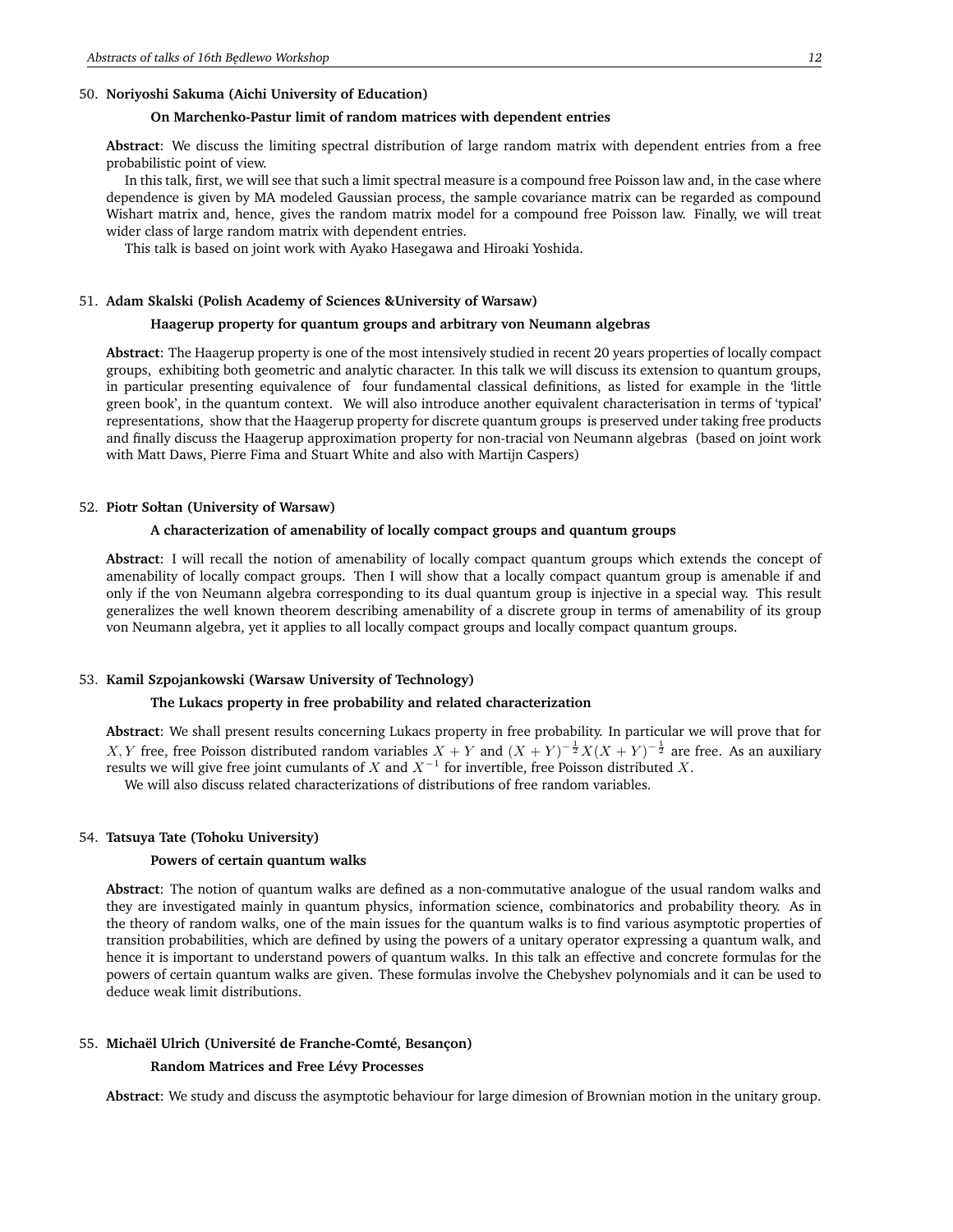### 56. **Dániel Virosztek (Budapest University of Technology and Economics)**

# **Decomposition of matrix variances and subadditivities of certain entropies**

**Abstract**: In this talk we discuss some loosely related topics of non-commutative probability theory.

In quantum information theory the traditional variance is defined by

$$
[\text{Var}_D(A_1,\ldots,A_r)]_{i,j} = \text{Tr } DA_iA_j - (\text{Tr } DA_i)(\text{Tr } DA_j) \qquad (1 \le i,j \le r),
$$

where D is a density matrix and  $A_j$  is a self-adjoint operator for all j. This non-commutative variance is a natural extension of the variance in probability theory. The variance functional

$$
D \mapsto \text{Var}_D(A_1, \ldots, A_r)
$$

is concave, hence the question naturally appears: is the variance the concave roof of itself? That is, for a density  $D$  do there exist rank-one projections  $P_1, \ldots, P_m$  such that  $D = \sum_{k=1}^m \lambda_k P_k$  and

$$
Var_D(A_1,\ldots,A_r)=\sum_{k=1}^m \lambda_k Var_{P_k}(A_1,\ldots,A_r)
$$

with some  $0 \leq \lambda_k$ ,  $\sum_k \lambda_k = 1$ ?  $(A_1, \ldots, A_r$  are fixed.) It was shown in 2012 that if r=1, every density D can be decomposed this way, and a similar result appeared in the  $r=2$  case in 2013. In our recent work [1] we characterized those finite sets of self-adjoint operators for which the variance is its own concave roof. This general thoerem immediately shows that for any  $r > 2$  we can choose  $A_1, \ldots, A_r$  such that the decomposition of a density D is not possible in general. On the other hand, it clearly recovers the former results about the  $r = 1, 2$  cases.

The strong subadditivity of the von Neumnann entropy is a central result in quantum information theory. A oneparameter extension of the von Neumnann entropy is the Tsallis entropy. The strong subadditivity inequality would be

(9) 
$$
S_q(\rho_{123}) + S_q(\rho_2) \leq S_q(\rho_{12}) + S_q(\rho_{23}),
$$

where  $\rho_{123}$  is a state on a finite dimensional Hilbert space  $\mathcal{H}_1\otimes\mathcal{H}_2\otimes\mathcal{H}_3$ , and  $S_q$  is the Tsallis entropy. We present a simple and picturescue example that shows that (9) does not hold in general and we derive an inequality of the form

$$
S_q(\rho_{123}) + S_q(\rho_2) \leq S_q(\rho_{12}) + S_q(\rho_{23}) + f_q(\rho_{123}),
$$

where  $f_1(\rho_{123}) = 0$  [2]. Such a result can be considered as a generalization of the strong subadditivity of the von Neumnann entropy. We give a sufficient condition for (9), as well.

In the recent paper [3] we prove that the Bregman  $f$ -divergence of matrices

$$
H_f: \mathbf{M}_n^+ \times \mathbf{M}_n^+ \to \mathbb{R}^+ \cup \{\infty\}; \quad (X, Y) \mapsto H_f(X, Y) := \text{Tr}\left(f(X) - f(Y) - f'(Y)(X - Y)\right)
$$

is jointly convex if and only if  $f''$  is operator convex and numerically decreasing. As an application of this characterization, we derive a sharp inequality for the quantum Tsallis entropy of a tripartite state, which is closely related to the strong subadditivity.

This talk is based on joint works with Dénes Petz and József Pitrik.

#### **References:**

- [1] D. Petz and D. Virosztek, A characterization theorem for matrix variances, to appear in Acta Sci. Math. (Szeged) in 2014. Available at **arXiv:1311.3908**
- [2] D. Petz and D. Virosztek, Some inequalities for quantum Tsallis entropy related to the strong subadditivity, to appear in Math. Inequal. Appl. in 2014. Available at **arXiv:1403.7062**
- [3] J. Pitrik and D. Virosztek, On the joint convexity of the Bregman divergence of matrices, available at **arXiv:1405.7885**

#### 57. **Wilhelm von Waldenfels (Heidelberg)**

### **Measure theoretic formulation of quantum white noise**

**Abstract**: We present a method of treating quantum stochastic processes by classical analysis.Following the ideas of quantum field theory we formulate quantum stochastic processes as normal ordered power series in annihilation and creation operators. More explicitly, the products of these operators form measures on a high dimensional space. The process is given by a sum of integrals over the measures. Any of the common quantum stochastic differential equations with constant coefficients can be solved that way. The coefficients have remarkable simple analytical properties. Exploiting these properties one can prove Ito's formula and many other theorems. We shall exemplify these ideas by a simple quantum stochastic differential equation, whose solution is not unitary but belongs to the group  $U(1, infinity)$ .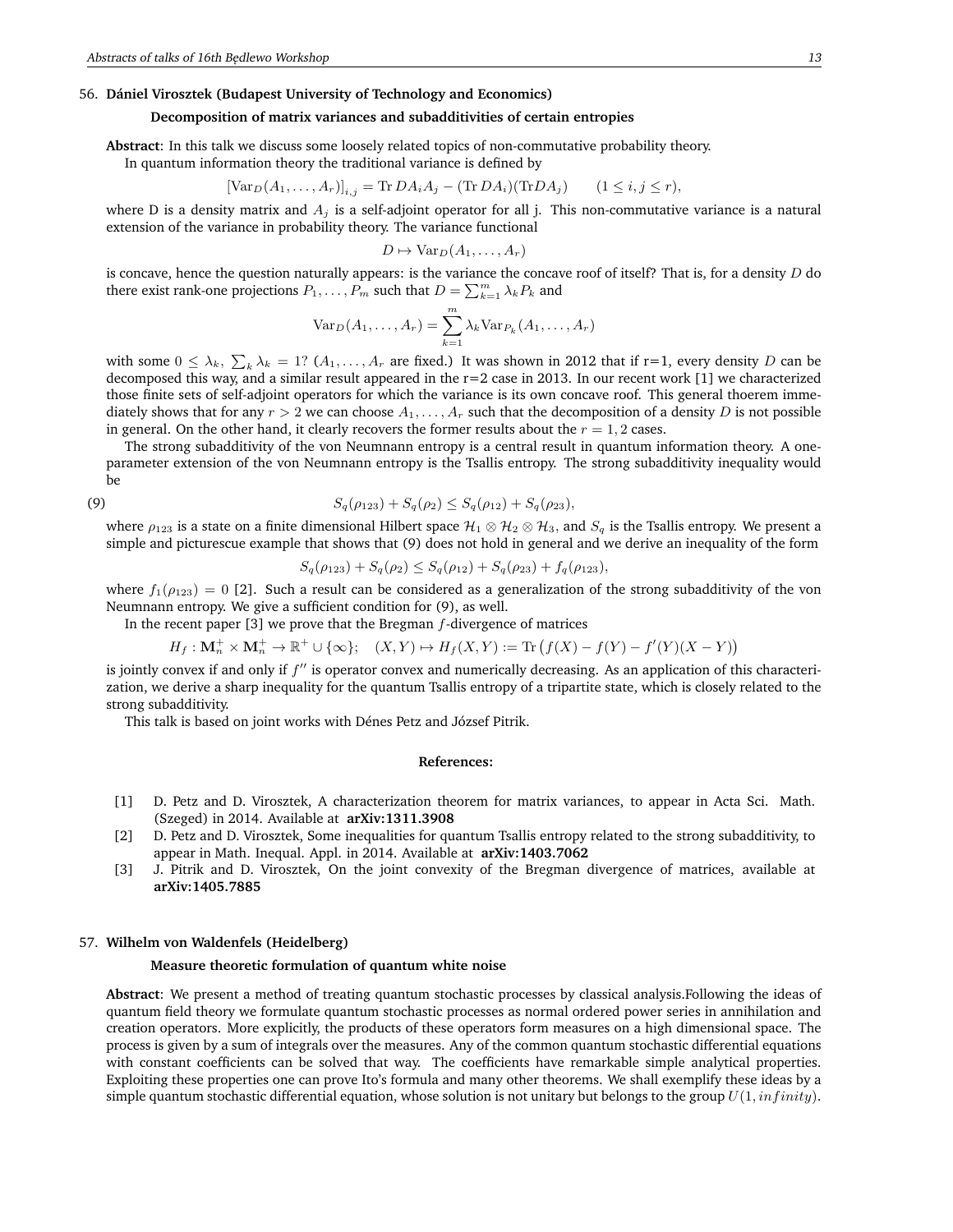# 58. **Jiun-Chau Wang (University of Saskatchewan)**

## **Superconvergence to freely infinitely divisible laws**

**Abstract**: We report on the recent progress of the superconvergence results relative to free additive and multiplicative convolutions. This is a joint work with Ping Zhong, Michael Anshelevich, and Hari Bercovici.

#### 59. **Piotr Warchoł (Jagiellonian University, Kraków)**

### **Dysonian dynamics of the Ginibre ensemble**

**Abstract**: We study the time evolution of Ginibre matrices whose elements undergo Brownian motion. The non-Hermitian character of the Ginibre ensemble binds the dynamics of eigenvalues to the evolution of eigenvectors in a non-trivial way, leading to a system of coupled nonlinear equations resembling those for turbulent systems. We formulate a mathematical framework allowing simultaneous description of the flow of eigenvalues and eigenvectors, and we unravel a hidden dynamics as a function of new complex variable, which in the standard description is treated as a regulator only. We solve the evolution equations for large matrices and demonstrate that the non-analytic behavior of the Green's functions is associated with a shock wave stemming from a Burgers-like equation describing correlations of eigenvectors. As an example we show the calculation for the simplest initial condition.

## 60. **Mateusz Wasilewski (Warsaw University)**

## **Amalgamated direct sums of operator spaces**

**Abstract**: Theory of operator spaces may be thought of as a 'quantized' version of the theory of Banach spaces. In this talk we will consider amalgamated direct sums of operator spaces (and their dual counterparts – fibered products) and discuss their behaviour with respect to minimal and maximal quantisations. In particular, using results of Kalton and Pełczyński, we present the first example of two minimal operator spaces (in fact, commutative von Neumann algebras) such that their amalgamated sum over common subspace (spanned by Steinhaus random variables) is not itself minimal; this answers the question asked by Vern Paulsen (based on my master's thesis, written under supervision of Piotr Sołtan).

#### 61. **Rafał Wieczorek (University of Łód´z)**

# **Poster – Qubit state discrimination**

**Abstract**: Let  $\rho_1, \rho_2, \ldots, \rho_n$  be a quantum states on a  $\mathbb{C}^d$  with *a priori* probability  $\pi_1, \pi_2, \ldots, \pi_n$ . We want to find a positive operator valued measure  $M = (M_1, M_2, \ldots, M_n)$  which maximizes the mutual information

$$
\mathbb{P}_D(M) = \sum_i \pi_i \operatorname{tr}(\rho_i M_i).
$$

For two states it's simple. For arbitrary number of states it's more complicated. We show how to find optimal POVM for arbitrary number of states on a  $\mathbb{C}^2$ .

## 62. **Łukasz Wojakowski (University of Wrocław)**

**Poster – TBA**

**Abstract**:

## 63. **Michał Wojtylak (Jagiellonian University, Kraków)**

**On the Weyl function for operators, linear pencils and structured random matrices**

**Abstract**: The function

$$
Q(\lambda) = \langle R(\lambda)e, e \rangle,
$$

where  $R(\lambda)$  denotes the resolvent and e is a fixed vector, is well known in the literature under many names. It is a powerful tool in the analysis of spectra, especially in studying rank one perturbations. We will consider the following instances:

(i) A is an H-selfadjoint operator, i.e, HA is selfadjoint in a Hilbert space,  $R(\lambda) = (A - \lambda I)^{-1}$ ,

(ii) *A* is a large *H*-selfadjoint random matrix,  $R(\lambda) = (A - \lambda I)^{-1}$ ,

(iii)  $A + \lambda E$  is a linear pencil, with A, E being Hermitian matrices,  $R(\lambda) = (A - \lambda E)^{-1}$ .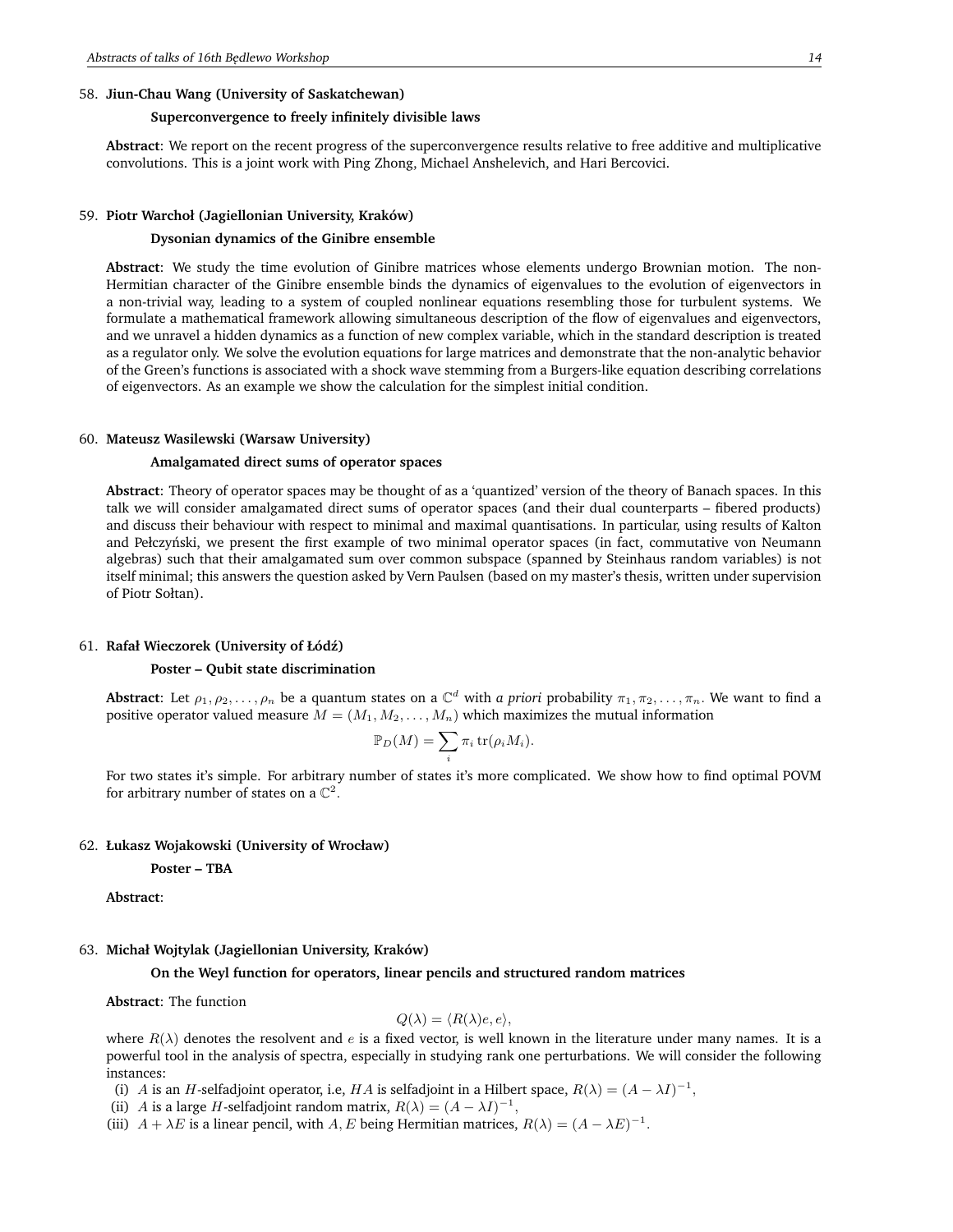In all three cases the Weyl function allows to derive results on spectral properties of the underlying objects, like localization of the spectrum (i,ii) and distance to a singular pencil (iii).

The talk is based on joint projects with Henk de Snoo and Henrik Winkler (i), Patryk Pagacz (ii), and with Christian Mehl and Volker Mehrmann (iii).

## 64. **Stanisław Lech Woronowicz (University of Warsaw)**

# **Monoidal categories of** C ∗ **-algebras**

Abstract: We consider the category of C<sup>\*</sup>-algebras equipped with actions of a locally compact quantum group. We show that this category admits a monoidal structure satisfying certain natural conditions if and only if the group is quasitriangular. The monoidal structures are in bijective correspondence with unitary  $R$ -matrices.

#### 65. **Anna Wysoczanska-Kula (University of Wrocław) ´**

**Lévy processes on compact quantum groups**

**Abstract**:

#### 66. **Janusz Wysoczanski (University of Wrocław) ´**

**Generalisation of anyon statistics**

**Abstract**:

#### 67. **Zhi Yin (University of Gdansk) ´**

#### **Operator space approach to steering inequality - joint work with M. Horodecki and M. Marciniak.**

**Abstract**: In this paper, we use operator space theory to study the steering scenario. We obtain a bipartite steering inequality  $F = \{F_x^a \in \mathbb{M}_n, x, a = 1, \ldots, n\}$  with unbounded largest violation of order  $\sqrt{\frac{n}{\log n}}$ . We can also construct all ingredients explicitly. Moreover, we study the role of maximally and partially entangled state play in the violation of steering inequality. Finally, we focus on the bipartite dichotomic case, we can always find a steering inequality with unbounded largest violation. This is different to the Bell scenario. Since by any bipartite dichotomic Bell inequality, only bounded largest violation can be obtained.

#### 68. **Joachim Zacharias (University of Glasgow)**

#### **Construction of spectral triples and quantum metric spaces**

**Abstract**: Spectral triples are a fundamental concept in Noncommutative Geometry with wide ranging applications in Mathematics and Physics. They can be regarded as non commutative analogues of elliptic operators. Despite many examples which have been constructed and studied in the literature most on them seem somewhat ad hoc and there seem to exist only few systematic tools to construct spectral triples on given C\*-algebras or classes of C\*-algebras. We will present some methods to construct spectral triples with various regularity properties starting from given ones, e.g. on extensions and crossed products and some new examples of spectral triples on quantum groups for quantum groups with property RD.

### 69. **Karol Zyczkowski (Jagiellonian University, Kraków) ˙**

# **On multiplicative free square root of the Marchenko-Pastur distribution (joint work with Wojciech Mlotkowski, Maciej Nowak and Karol Penson)**

**Abstract:** Let G denote a square complex Ginibre matrix of size N. In the asymptotic limit  $N \to \infty$  the level density of the random Wishart matrices  $W = GG^*$  is described by the Marchenko-Pastur distribution,  $MP$ . Analogous distribution for a product of s independent random Ginibre matrices, called as Fuss-Catalan distribution of an integer order s, is given by the multiplicative power,  $FC_s = MP^{\boxtimes s}$ .

Making use of the Cauchy transform we we derive explicit cognate probability distributions related to Marchenko-Pastur, e.g. the multiplicative free power  $MP^{\boxtimes s}$  with a real exponent s and free convolutions of MP and arcsine distributions. For this generalized Bures distribution we construct a corresponding ensemble of random matrices.